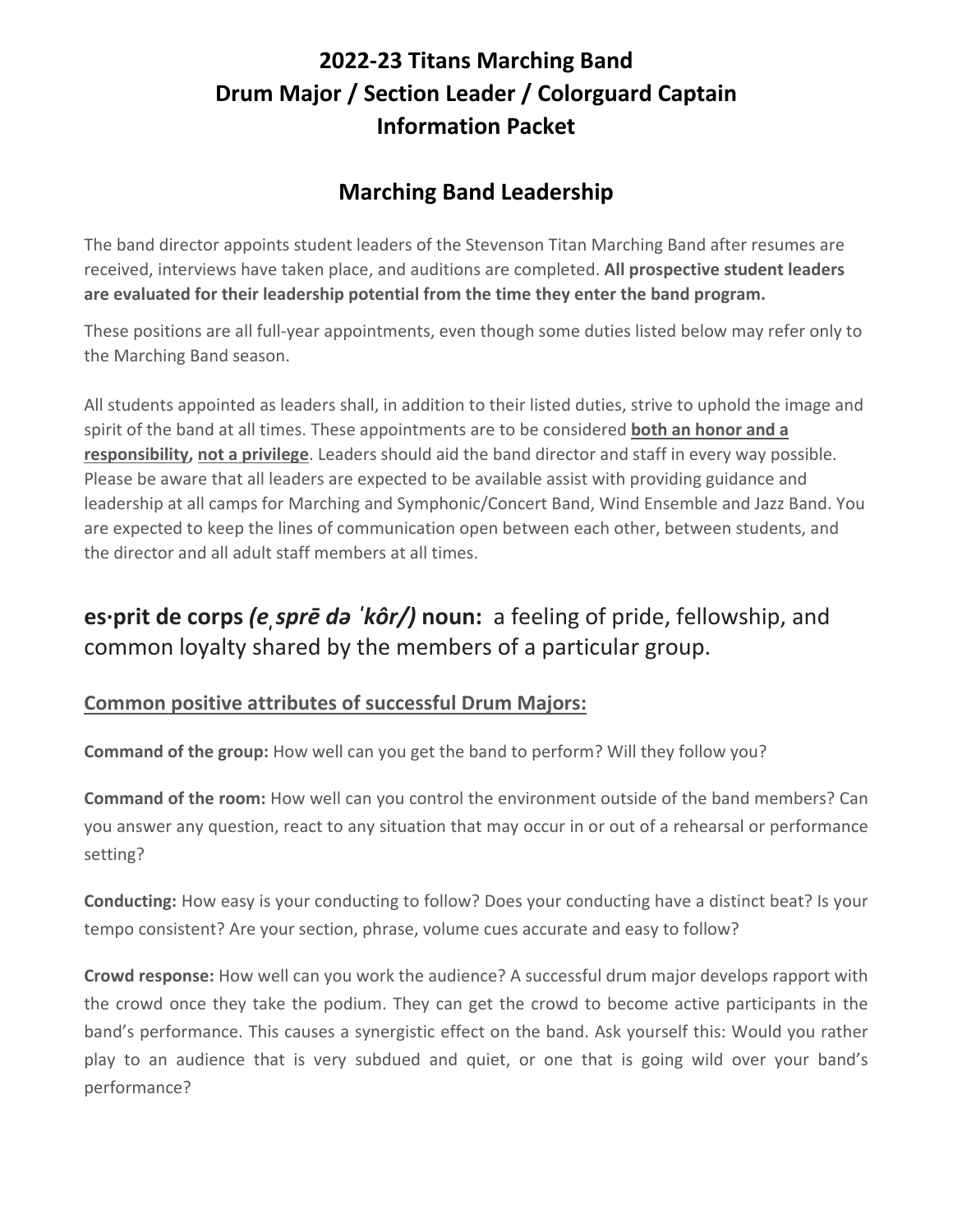#### **Behaviors to avoid:**

**Being unreliable:** Student leaders need to be the most reliable people in the band. Remember, you are the example the rest of the band must follow. Your attendance, your marching skill, your uniform must always be impeccable. You should embody everything that you want your band to project. You should be early to every rehearsal. You should be able to answer any question or be able to direct that person to someone who knows the answer. You should know your venue. If you aren't familiar with a parade route, do a reconnaissance mission (use Google Maps satellite view!) before the parade starts, preferably the day before. Find out the layout of the facilities of the field show venue as soon as practicable so that you can direct your band to changing rooms, rest rooms, etc.

**Dealing with problems with a negative attitude:** You are the leader of your peers. For our band to be fully successful, you must remain positive in every situation both on and off the field. Even in the most dire of circumstances, look for a positive aspect. Remember that a problem is merely an opportunity for improvement!

**Being a prima donna:** There is a very fine line between exuding confidence and thinking you are better than everyone else. Confidence inspires others. Being a prima donna will turn the band against you. Remember, you are there to make the band look good - not the other way around!

### **Successful Section Leaders / Caption Heads / Guard Captains share the same positive attributes as Drum Majors!**

#### **Drum Major Responsibilities**

- 1. Assist with rules and maintains order during marching rehearsals.
- 2. Conducts warm-up exercises and basics blocks.
- 3. Directs and controls the band in field rehearsals and performances.
- 4. Delegates set-up for Marching Practice Field for rehearsal. Sound system, yard line markers, etc.
- 5. Maintains "esprit de corps" within the band.
- 6. Reports any major problems to the director.
- 7. Assists with uniform inspections and overseeing section leaders during marching rehearsals.
- 8. Conducts and oversees pep rallies.
- 9. Conducts the bands in the stands at football games.
- 10. Assists the band director in all ways possible.
- 11. Helps with the organization of the annual Marching Band Banquet.

**Ongoing qualifications/requirements for Drum Major include:** proficiency on their instrument; ability to read a musical score; ability to properly warm up band; at least one year experience in Marching Band. Must be enrolled at SHS and in a SHS Band class and maintain satisfactory grades and citizenship in all classes.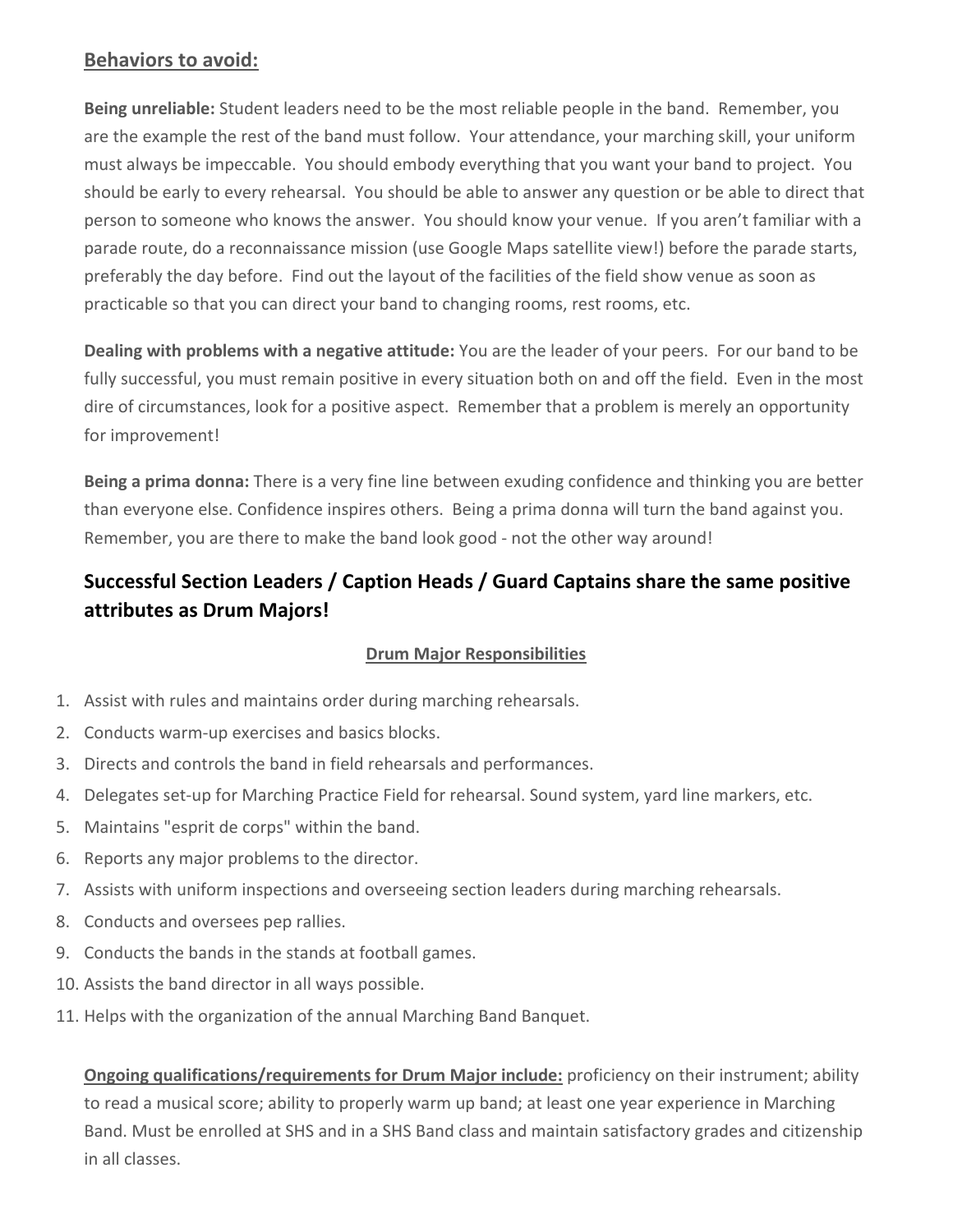#### **Section Leader Responsibilities**

*Flutes, Clarinets, Saxes/Horns, Trumpets, Low Brass Percussion Caption Leader, and Colorguard Captain*

- 1. Assists to assist with band rules and order.
- 2. Directs after-school sectional rehearsals.
- 3. Maintains "esprit de corps" within the band.
- 4. Is responsible for section's marching and playing performance on the field and behavior in the stands.
- 5. Keeps a daily record of attendance in designated notebook and reports any absences.
- 6. Inspects uniforms of section members.
- 7. Attends all meetings called by the Drum Major or Band Director.
- 8. Reports any problems to the Band Director or Drum Major.
- 9. Assists with issuing school instruments and conducting inventory in the fall and spring.
- 10. Issue and collect instrument rental forms.
- 11. Assigns lockers to all students in your section.
- 12. Helps to keep your instrument locker area clean.

**Ongoing qualifications/requirements for Section Leader include:** One year experience in Marching Band; proficient on instrument. Must be enrolled in SHS and be in a SHS Band class (except Guard Captain)**.** Must maintain satisfactory grades and citizenship in all classes.

#### **Percussion Section Leader Responsibilities**

All of the duties of section leaders, plus the following:

- 1. Directs percussion rehearsals during the summer and the regular marching season.
- 2. Is responsible for seeing that all percussion equipment is put in its proper place after each rehearsal and kept in an orderly manner.
- 3. Makes sure that all rehearsal sites are clean before leaving.
- 4. Helps keep percussion areas in the band room clean and organized.
- 5. Oversees the loading and unloading of all percussion equipment at all band functions.
- 6. Keeps a record of all issued equipment and its condition.
- 7. Reports any vandalism to the band director immediately.
- 8. Helps keep percussion equipment area in the band room organized and clean.

**Ongoing qualifications/requirements for Section Leader include:** One year experience in Marching Band; proficient on instrument. Must be enrolled in SHS and be in a SHS Band class**.** Must maintain satisfactory grades and citizenship in all classes.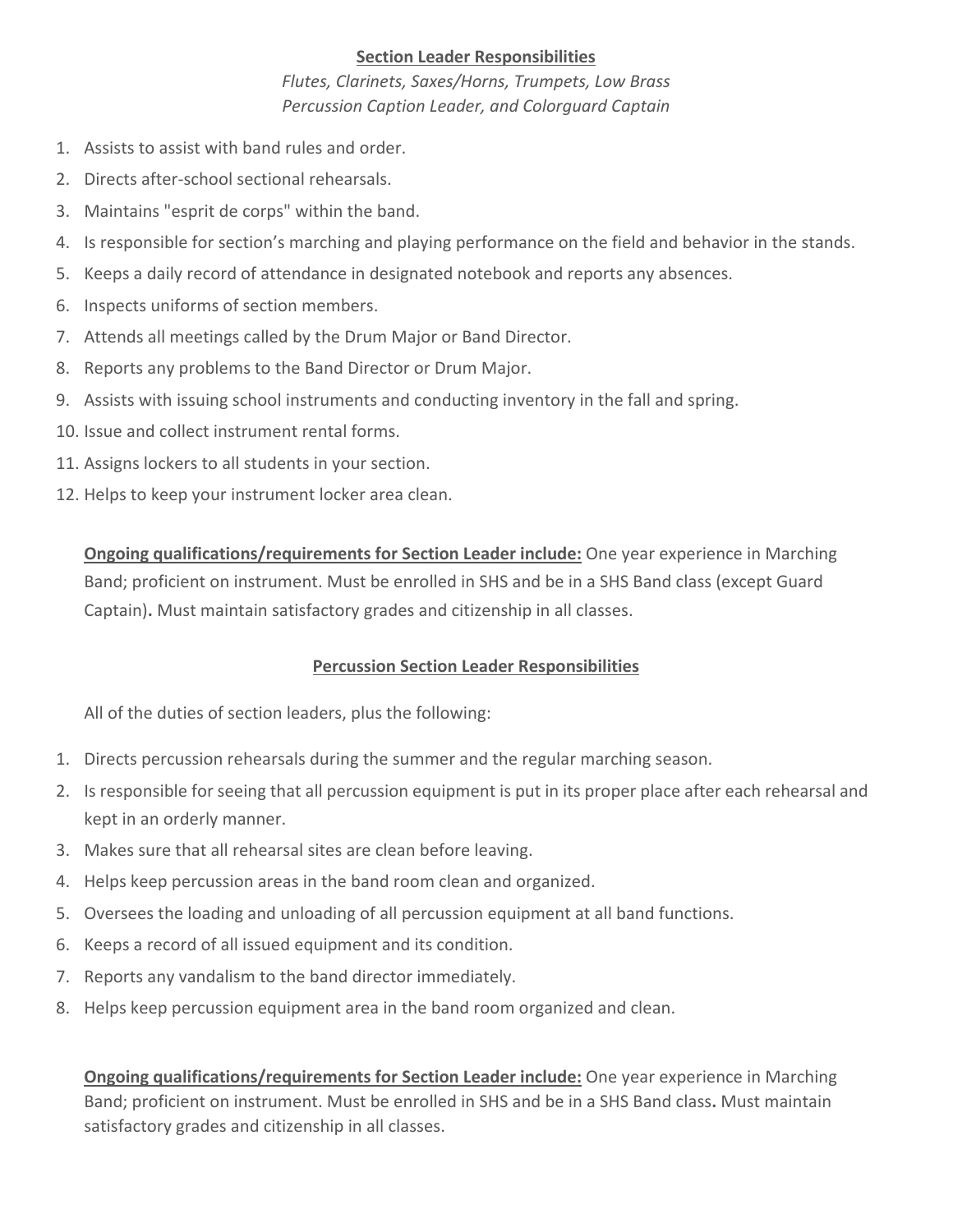#### **Colorguard Captain**

All of the duties of section leaders, plus the following:

- 1. Organizes and directs Guard warm-ups and rehearsals.
- 2. Assists in teaching the marching show to the Guard.
- 3. Makes sure that all rehearsal sites are clean before leaving.
- 4. Is responsible for seeing that all guard equipment is put in its proper place after each rehearsal and kept in an orderly manner.
- 5. Oversees the loading and unloading of all guard equipment at all band functions.
- 6. Keeps a record of all issued equipment and its condition.

**Qualifications include:** One year experience in Marching Band; proficient with guard techniques. It is HIGHLY SUGGESTED TO be in a BAND class with Mr. Sekich. This is to assist with counting and rhythms and to work more closely with instrumental members. Must maintain satisfactory grades and citizenship in all classes.